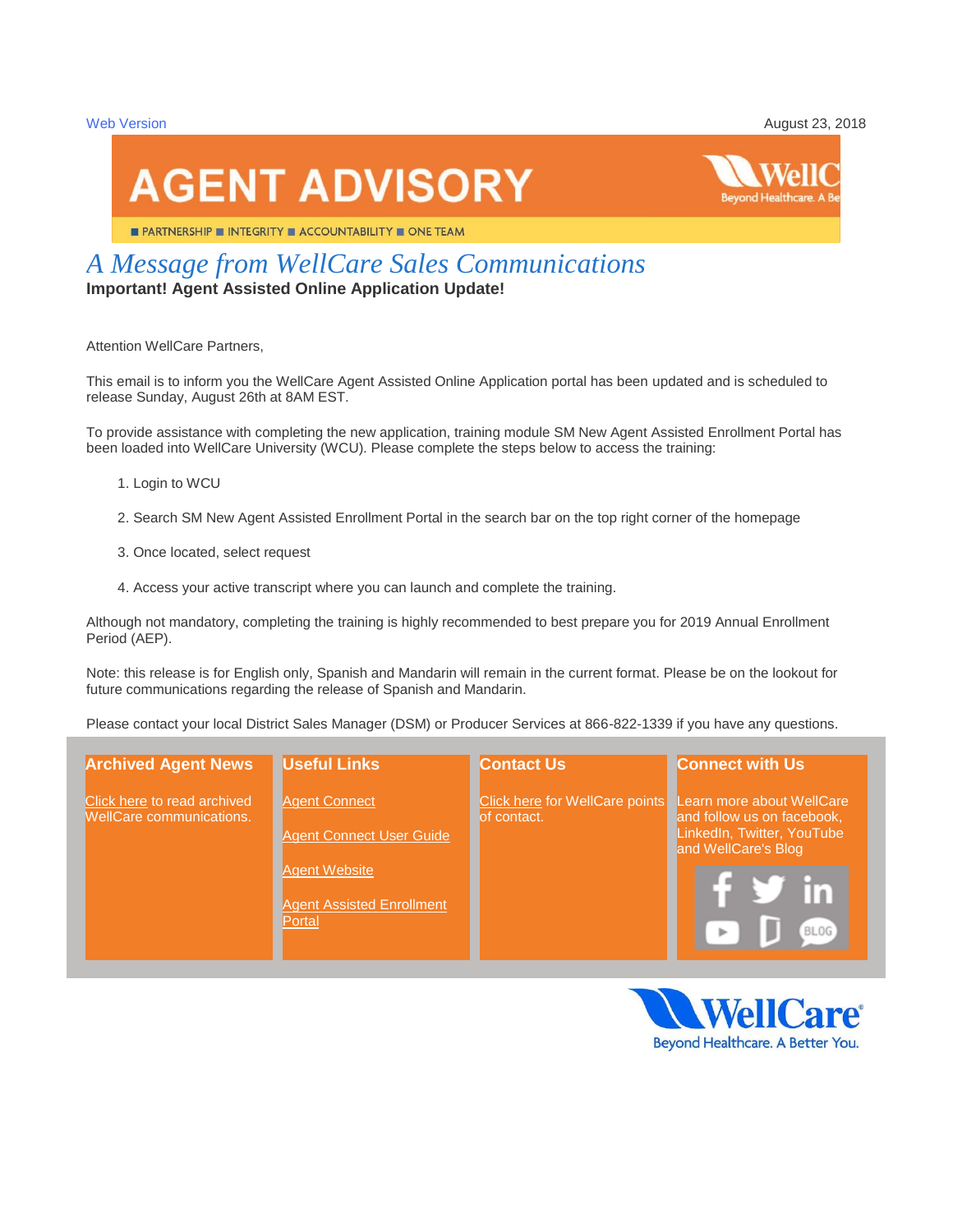

#### **PROCESS FOR PAPER APPLICATIONS:**

For paper applications, you may use *either* a paper scope of appointment, or a telephonic scope of appointment.

If using a paper scope for a WellCare MAPD application, any CMS approved scope of appointment will be allowed; *the paper scope must be faxed in with the application within 24 hours of receipt to 866-473-9124. No cover sheet, please!*

Agents completing a paper application also have the option of using the telephonic scope of appointment; we will keep this record for 10 years. Make note of the appointment ID (telephonic scope #) :

- In SC, call 866-561-9818—you will need to provide your agent number, the beneficiary's name as it reads on the Medicare card, and member address and phone number.
- Let the customer service rep lead the call—confirm whether you are calling for a new appointment, or updating an existing appointment
- Confirm if the call is for an immediate, or future appointment.
- Confirm that you will be discussing MAPD and/ or PDP plans
- Customer service rep will provide you with the appointment ID, and will then need to speak with the beneficiary to confirm appointment.
- Once confirmed, the Appointment ID (scope) number will be written in on the app in the provided space.

\*\*\*\*For enrollment into any of our DSNP plans, you must call our *Special Populations Line* to verify eligibility. *When calling, request a confirmation number and place in the provided space on the application. Our Special Populations Verification line (Medicaid verification) number is: 866-211-0544; Press Option 1 for SC. Please note that this line can verify LIS status.*

After the paper application is signed and dated, the app is complete! As a reminder, be sure to fax in the app with the scope to **866-473-9124**!

## *\*\*Stand-alone PDP apps follow the same process, but are faxed to 866-388-1521*

Call Leslie Lewis at **912-346-2924** should you have further questions.